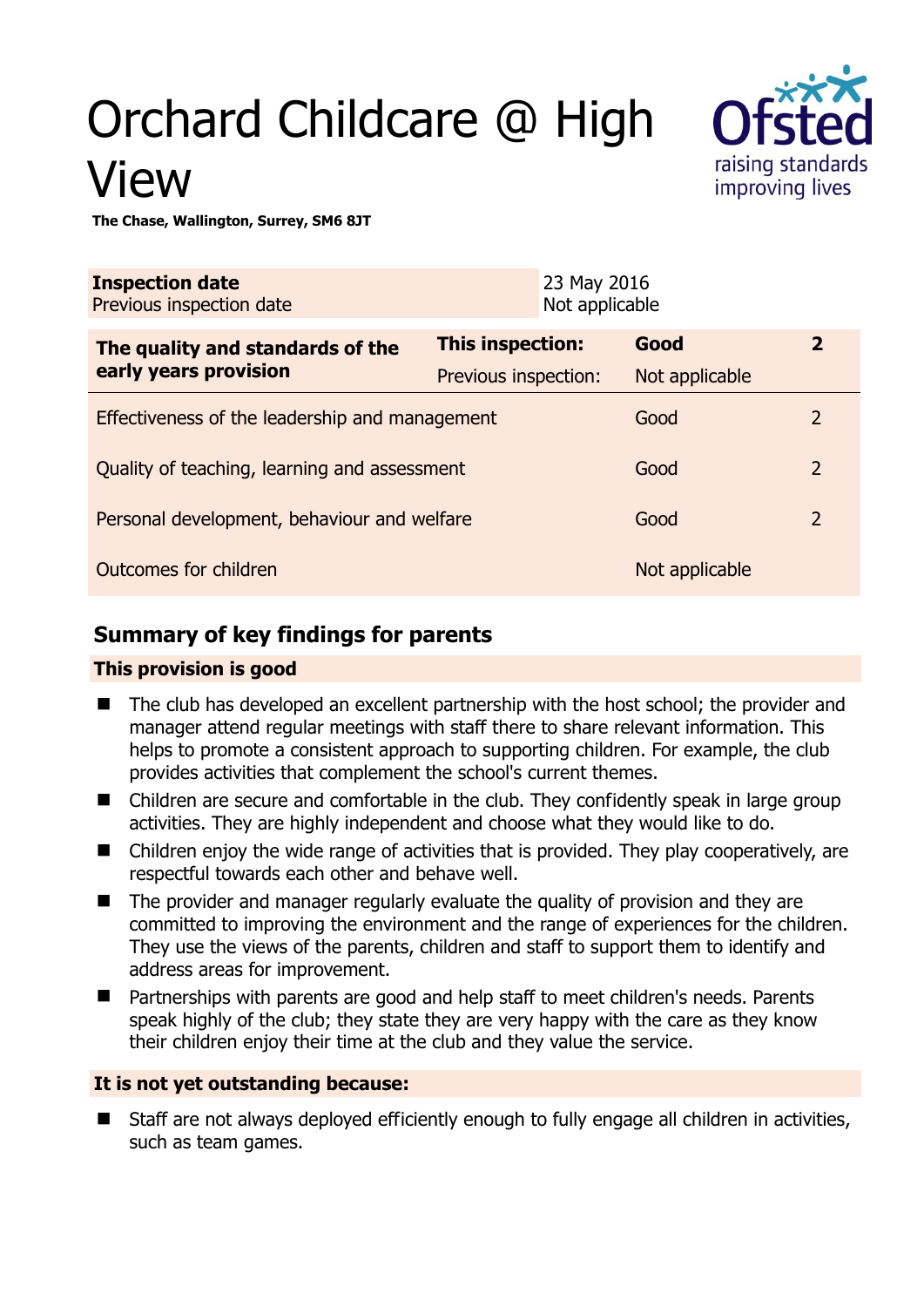# **What the setting needs to do to improve further**

## **To further improve the quality of the early years provision the provider should:**

■ deploy staff more effectively at all times to encourage all children to join in with activities.

## **Inspection activities**

- $\blacksquare$  The inspector viewed all areas of the premises used by the children.
- $\blacksquare$  The inspector held a meeting with the management team.
- The inspector spoke to parents, children and staff during the inspection and took account of their views.
- The inspector looked at relevant documentation, such as the setting's safeguarding procedures and evidence of suitability of staff working at the club.
- The inspector observed children's activities indoors and outdoors.

# **Inspector**

Cher Walker-Moore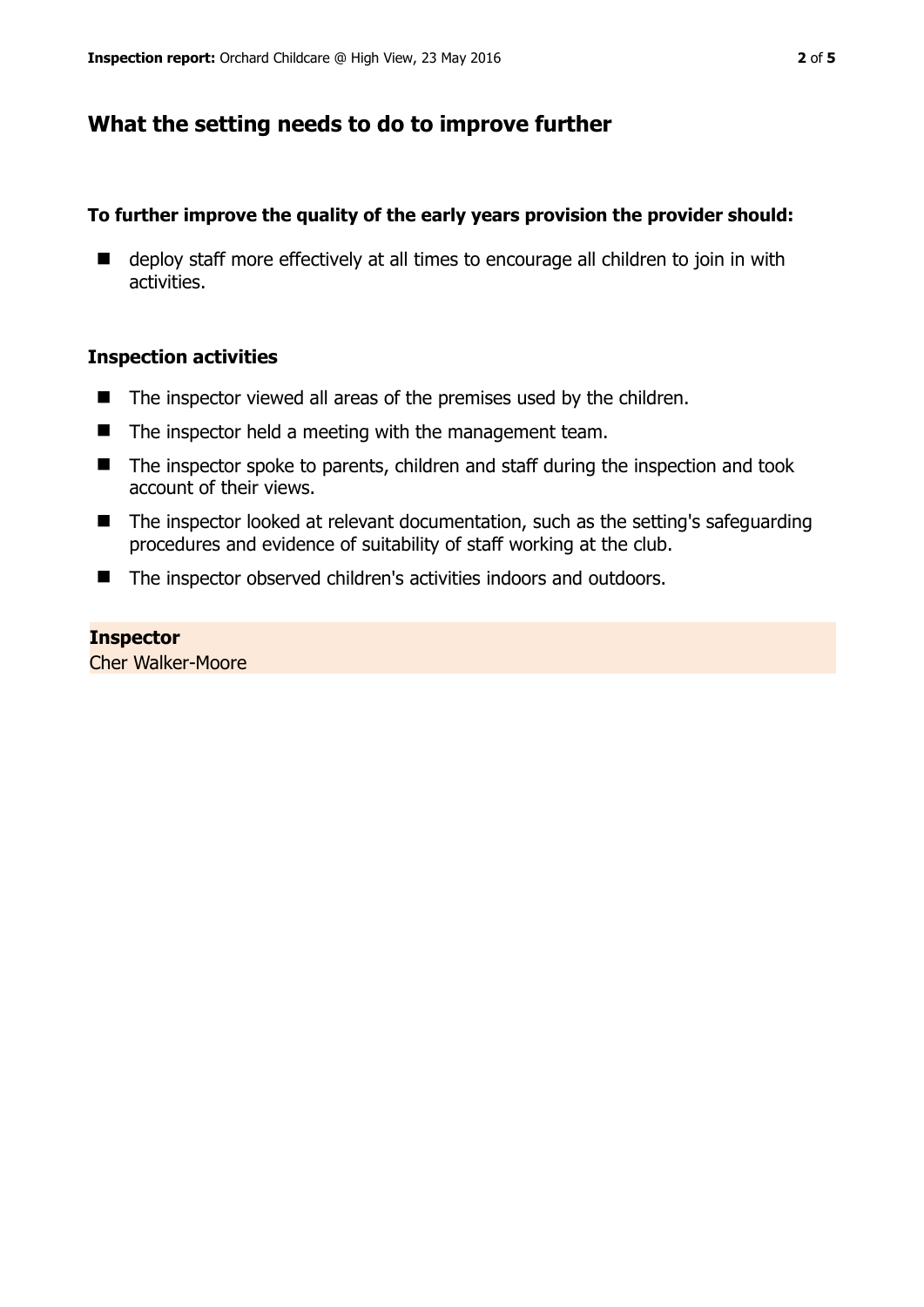## **Inspection findings**

### **Effectiveness of the leadership and management is good**

Arrangements for safeguarding are effective. Staff and management have a good understanding of child protection issues and know the procedure to follow should they have any concerns. The manager completes in-depth risk assessments and reviews these regularly to keep children safe. Procedures for the arrival and departure of the children are effective. The children are involved in regular fire procedures and know what to do in case of an emergency. Staff attend mandatory training, including first aid and safeguarding, which helps to keep children safe. The manager monitors staff effectively and supports their professional development. For example, annual appraisals are revisited regularly throughout the year to ensure targets are being met. The provider has a robust recruitment and vetting procedure, which helps to ensure that staff are suitable to care for children.

## **Quality of teaching, learning and assessment is good**

Children are happy and eager as they arrive at the club. They quickly put away their belongings to sit on the carpet to engage in conversations about their school day and weekend activities. Staff listen attentively to children's ideas and incorporate these into the club's planning, which helps to develop children's independence and confidence. There is a range of stimulating activities for the children to choose from. They have the opportunity to take part in creative activities and find out about the wider world and different cultures. For example they use paint to create flags from different countries, talk about foreign foods they have tried and discuss their favourite places.

### **Personal development, behaviour and welfare are good**

Children settle very quickly into the club, which helps them to form secure attachments. They benefit from the effective key-person system which means they receive support from familiar adults. Staff are friendly and caring. They speak to the children respectfully and offer a generous amount of praise and encouragement. Children have excellent opportunities to be active in the spacious school playground and staff successfully promote children's physical skills. For example they play rounders, climb on the large apparatus and play ball games. Children understand the club rules and know what is expected of them. They willingly tidy up the resources they have played with and clear away their plates and cups after snack time. Children take part in healthy competition, as they challenge each other to skip longer. This motivates them very well and they enjoy sharing their achievements. Children thoroughly enjoy the club and particularly like the extra time they get to spend with their friends.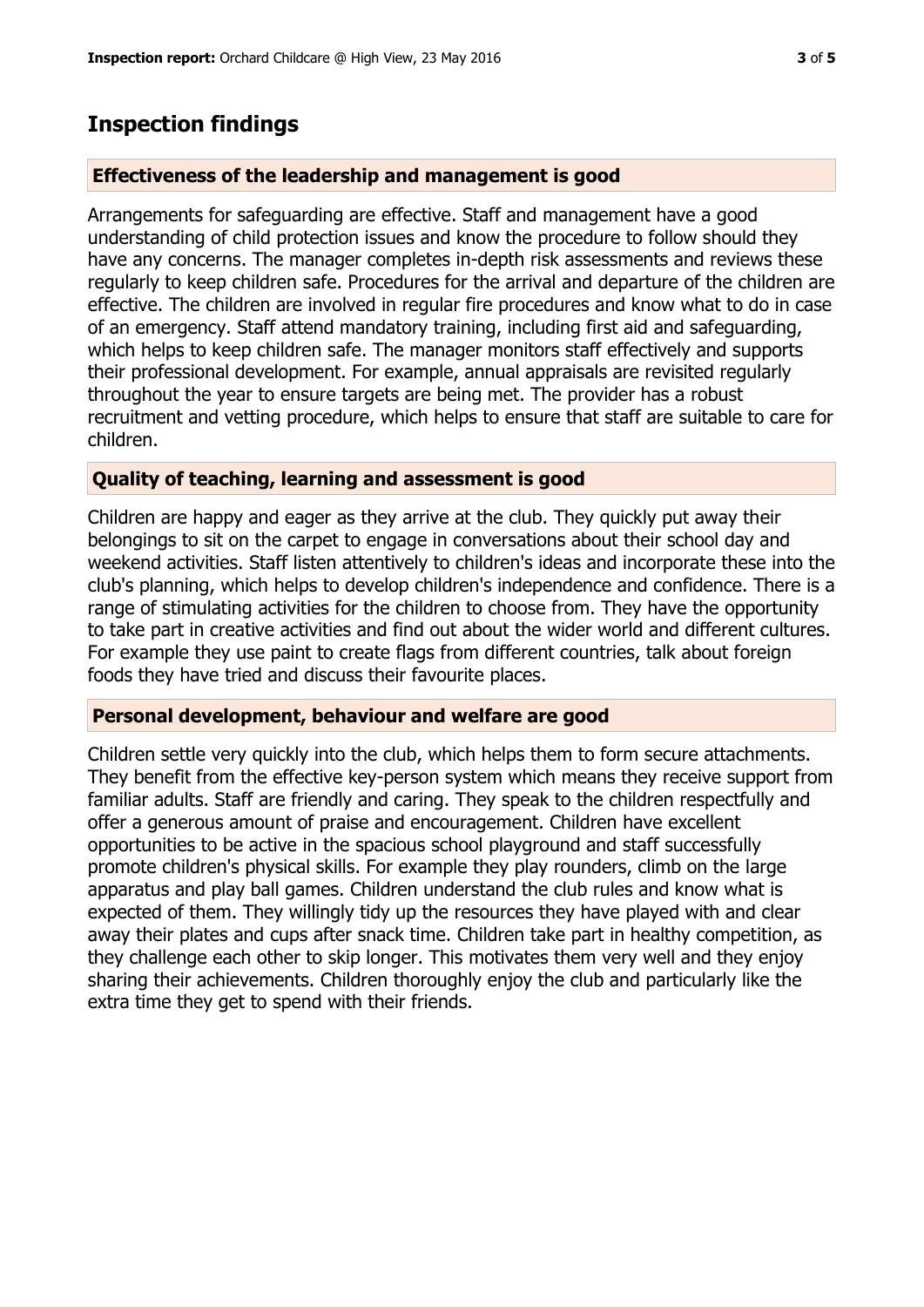# **Setting details**

| Unique reference number                             | EY475423                                                                             |  |
|-----------------------------------------------------|--------------------------------------------------------------------------------------|--|
| <b>Local authority</b>                              | Sutton                                                                               |  |
| <b>Inspection number</b>                            | 971786                                                                               |  |
| <b>Type of provision</b>                            | Out of school provision                                                              |  |
| Day care type                                       | Childcare - Non-Domestic                                                             |  |
| <b>Registers</b>                                    | Early Years Register, Compulsory Childcare<br>Register, Voluntary Childcare Register |  |
| Age range of children                               | $4 - 11$                                                                             |  |
| <b>Total number of places</b>                       | 35                                                                                   |  |
| Number of children on roll                          | 32                                                                                   |  |
| <b>Name of registered person</b>                    | <b>Orchard Childcare Limited</b>                                                     |  |
| <b>Registered person unique</b><br>reference number | RP910027                                                                             |  |
| Date of previous inspection                         | Not applicable                                                                       |  |
| <b>Telephone number</b>                             | 07981991894                                                                          |  |

Orchard Childcare at Highview Primary School registered in 2014. The club employs five members of staff. Of these, four hold relevant qualifications. The out-of-school club opens Monday to Friday from 7.30am to 9am and 3.10pm to 6pm during term time, and Monday to Friday from 7.30am to 6pm during school holidays.

This inspection was carried out by Ofsted under sections 49 and 50 of the Childcare Act 2006 on the quality and standards of provision that is registered on the Early Years Register. The registered person must ensure that this provision complies with the statutory framework for children's learning, development and care, known as the early years foundation stage.

Any complaints about the inspection or the report should be made following the procedures set out in the guidance 'Complaints procedure: raising concerns and making complaints about Ofsted', which is available from Ofsted's website: www.gov.uk/government/organisations/ofsted. If you would like Ofsted to send you a copy of the guidance, please telephone 0300 123 4234, or email enquiries@ofsted.gov.uk.